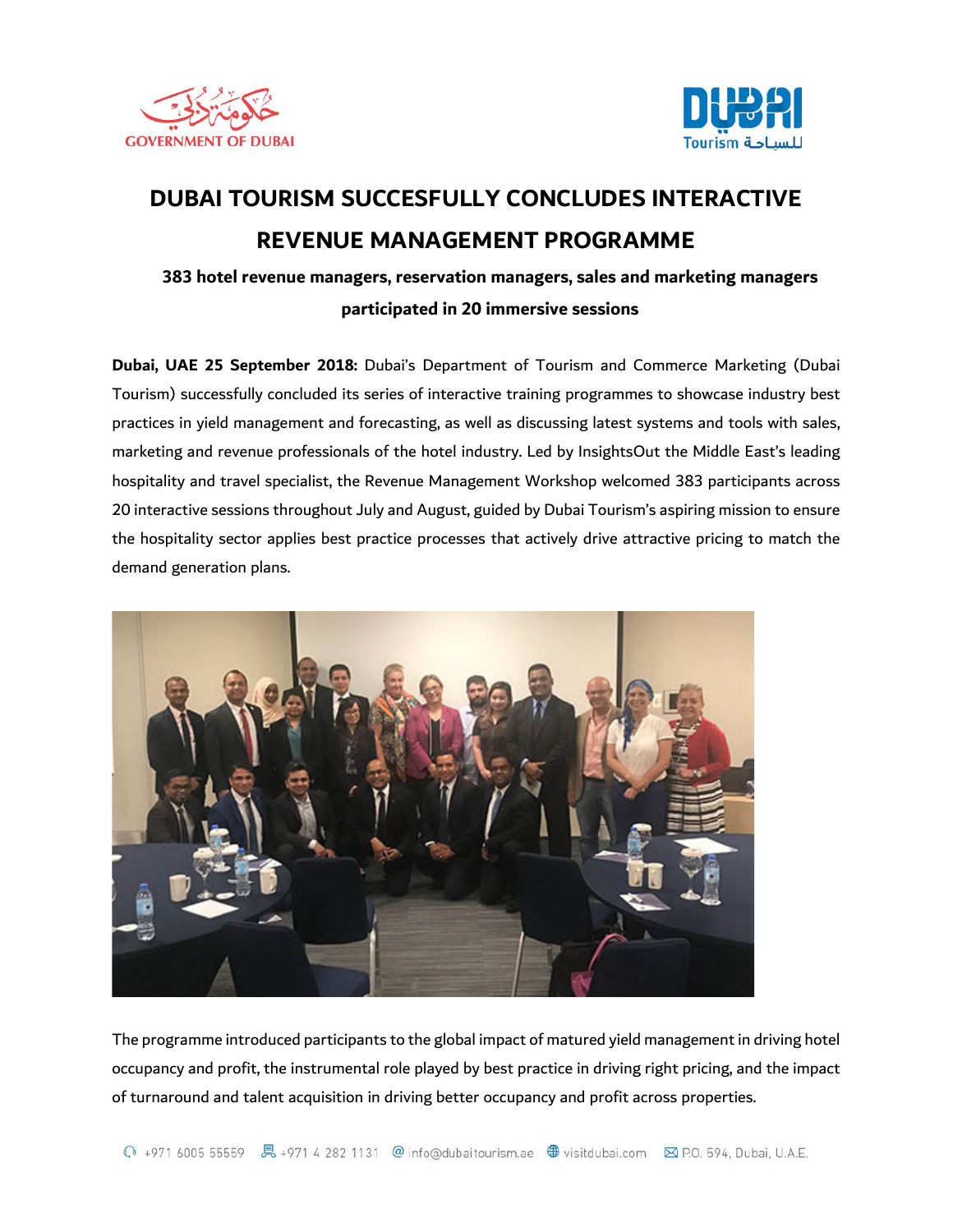



Commenting on the success of the programme, **Issam Kazim, CEO of Dubai Corporation for Tourism and Commerce Marketing (DCTCM)**, said: "At Dubai Tourism we have a comprehensive communication strategy where we meet, interact and communicate with our stakeholders through several channels. Dubai is rapidly growing; thus, it is important not to lose focus on following the best approaches, especially when the consequences affect the occupancy and average daily rate KPIs. Therefore, planning and raising awareness of the market dynamics and changes in the tourism industry are essential to maintain healthy occupancy and ADR factors."



**Abhijith PK, Revenue Manager, Flora Hotels** said: "The training programme definitely helped me achieve my targets by presenting me with vital industry insights. It also enabled me to learn and gain experience from industry leaders, while giving me the opportunity to network with the wider industry and build key corporate relationships. In particular, the new business models that were discussed during these trainings were a key element that we are most keen to implement within the hotels. As such, I do believe such industry-focused training programmes are vital to help further develop Dubai's Tourism industry."

**Amjad Al Hashimi, Director of Revenue and E-Distribution, The H Hotel** added: "I personally enjoyed the training a lot and it will help me in implementing my targets. I think that if everyone in the industry